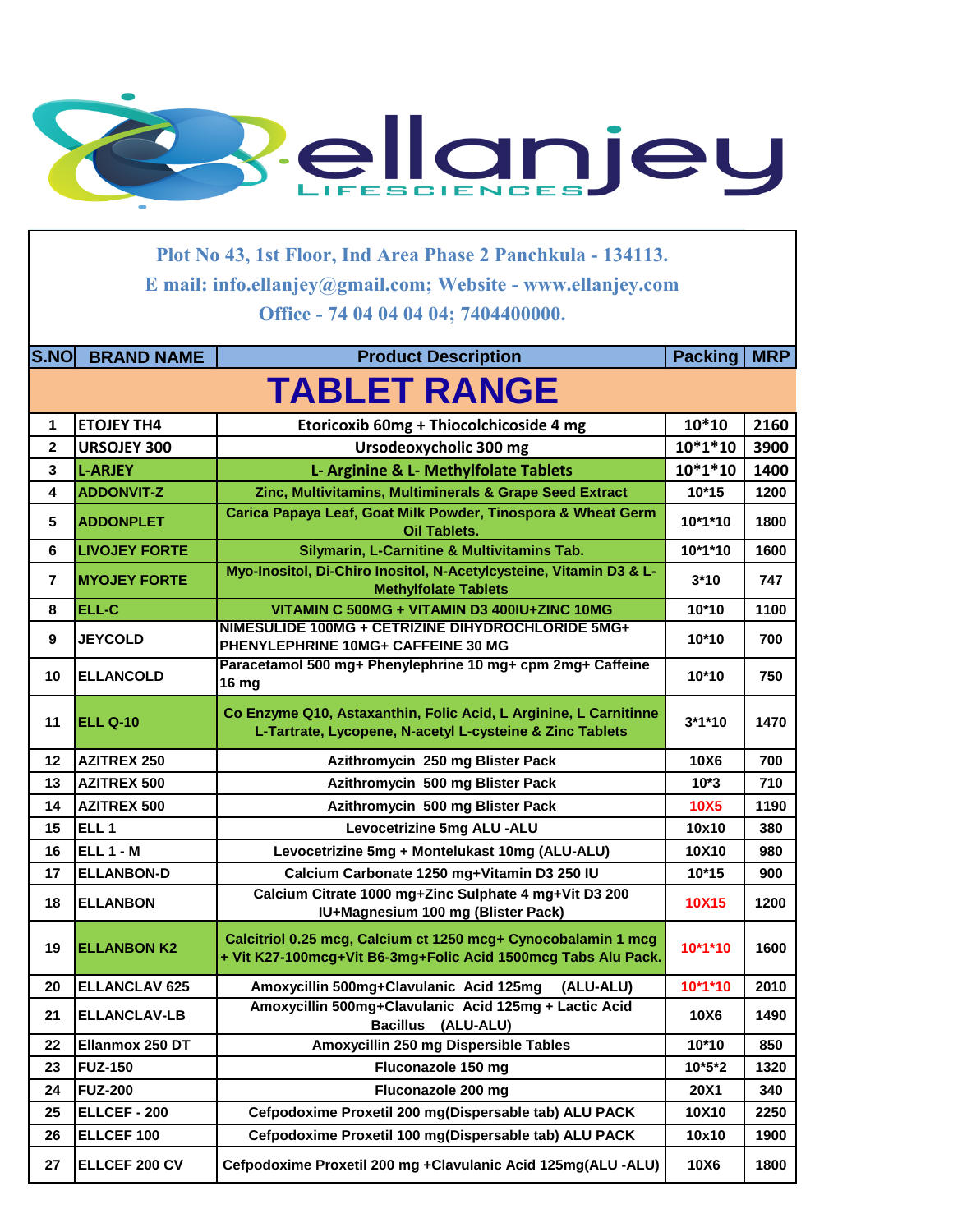| 28 | ELLPARA-650            | PARACETAMOL 650 MG                                                                                                                                                                    | 20*10        | 410   |
|----|------------------------|---------------------------------------------------------------------------------------------------------------------------------------------------------------------------------------|--------------|-------|
| 29 | ELLDEX 400             | Albendazole 400 mg+Ivermectin 6 mg (Blister Pack)                                                                                                                                     | $20*1$       | 376   |
| 30 | <b>ELLDROT - M</b>     | Drotaverine HCL 80 mg +Mefenamic Acid 250 mg (BLISTER PACK)                                                                                                                           | 10X10        | 750   |
| 31 | <b>ELLFO 200</b>       | Ofloxacin 200 mg (ALU PACK)                                                                                                                                                           | 10X10        | 700   |
| 32 | ELLFO-OZ               | Ofloxacin 200 mg +Ornidazole 500mg (BLISTER PACK)                                                                                                                                     | 10X10        | 1100  |
| 33 | ELLFLOX 500            | Levofloxacin 500 mg (ALU PACK)                                                                                                                                                        | 10X10        | 900   |
| 34 | <b>ELLGESIC - TBR</b>  | Trypsin, Bromelain, Rutoside Trihydrate & Diclofenac Tablets                                                                                                                          | 10x10        | 1700  |
| 35 | <b>ELLGESIC MR</b>     | Dicolfenac sodium 50mg+Paracetamol 325 mg+Chlorzoxazone<br>250 mg                                                                                                                     | 10X10        | 750   |
| 36 | <b>ELLGESIC-PLUS</b>   | Diclofenac potassium 50+Paracetamol 325mg (Blister + Bilayer).                                                                                                                        | <b>20X10</b> | 990   |
| 37 | <b>ELLGESIC-SP</b>     | Diclofenac potassium 50+Paracetamol 325mg+Serratiopeptidase<br>15 <sub>mg</sub>                                                                                                       | 10X10        | 750   |
| 38 | <b>ELLIXIME 100</b>    | Cefixime 100mg DISPERSIBLE TABLET (ALU-ALU)                                                                                                                                           | 10X10        | 880   |
| 39 | <b>ELLIXIME 200</b>    | Cefixime 200mg DISPERSIBLE TABLET (ALU-ALU)                                                                                                                                           | 10X10        | 1071  |
| 40 | <b>ELLIXIME LB</b>     | Cefixime & Lactic Acid Bacillus 2.5 Billion Spores DISPERSIBLE<br><b>TABLET (ALU-ALU)</b>                                                                                             | 10X10        | 1450  |
| 41 | <b>ELLIXIME-CV</b>     | Tab Cefixime 200 mg+Clavulanic Acid 125mg(ALU -ALU)                                                                                                                                   | $10*1*6$     | 1980  |
| 42 | <b>ELLIXIME-O</b>      | Tab Cefixime 200 mg+Ofloxacin 200 mg(ALU -ALU)                                                                                                                                        | 10x10        | 1760  |
| 43 | <b>ELLRAB-D</b>        | Rabeprazole Sodium 20mg & Domperidone 10 Mg                                                                                                                                           | 10*10        | 720   |
| 44 | ELLRAB-20              | Rabeprazole Sodium 20mg (ALU-ALU)                                                                                                                                                     | 10*10        | 700   |
| 45 | <b>Ellspas M</b>       | Dicyclomine HCl 20mg + Mefenamic acid 250 mg                                                                                                                                          | <b>10X10</b> | 530   |
| 46 | FEBUJEY 40             | Febuxostat -40 mg (Alu Pack)                                                                                                                                                          | 10x10        | 1200  |
| 47 | <b>FEXOJEY-M</b>       | Fexofenadine Hcl 120 mg+Montelukast 10 mg(Alu)                                                                                                                                        | 10X10        | 1430  |
| 48 | <b>GESIC ELL - MR</b>  | Aceclofenac 100mg+Paracetamol 325mg+Chlorzoxazone 250 mg                                                                                                                              | 10X10        | 700   |
| 49 | <b>GESIC ELL - SR</b>  | Aceclofenac 200 SR-Alu                                                                                                                                                                | 10X10        | 750   |
| 50 | <b>GESIC ELL - TH</b>  | ACECLOFENAC 100 + PARA 325 + THICHLOCHIOSIDE 4 MG                                                                                                                                     | 10X10        | 1900  |
| 51 | <b>GESIC- ELL P</b>    | Aceclofenac 100mg+Paracetamol 325mg(Blister pack)                                                                                                                                     | 10*10        | 550   |
| 52 | <b>GESIC- ELL P</b>    | Aceclofenac 100mg+Paracetamol 325mg(Blister pack)                                                                                                                                     | 20X10        | 1200  |
| 53 | <b>GESIC- ELL P</b>    | Aceclofenac 100mg+Paracetamol 325mg (Bilayer pack)                                                                                                                                    | 20X10        | 1100  |
| 54 | <b>GESIC- ELL P</b>    | Aceclofenac 100mg+Paracetamol 325mg (Alu pack)                                                                                                                                        | 10X10        | 650   |
| 55 | <b>GESIC- ELL SP</b>   | Aceclofenac 100mg+Paracetamol 325mg+Serratiopeptidase<br>15mg(Alu pack)                                                                                                               | 10X10        | 900   |
| 56 | <b>JEYCORT 6</b>       | Deflazacort 6mg (ALU ALU)                                                                                                                                                             | 10X10        | 960   |
| 57 | <b>JEYPRED 4MG</b>     | MethylPrednisolone 4 mg in Alu Alu                                                                                                                                                    | 10X10        | 550   |
| 58 | <b>JEYPRED 8MG</b>     | MethylPrednisolone 8 mg in Alu Alu                                                                                                                                                    | 10X10        | 560   |
| 59 | <b>JEYRED XT</b>       | Ferrous Ascorbate + Folic Acid + Zinc Sulphate (ALU-ALU)                                                                                                                              | 10X10        | 950   |
| 60 | <b>JEYRED XT</b>       | Ferrous ascorbate , L-Methyl Folate , Zinc Sulphate Monohydrate,<br>Methylcobalamin, L-Arginine Tablet s                                                                              | 10x1x10      | 1200  |
| 61 | <b>JEYTEM 250</b>      | Cefuroxime 250mg Alu Pack                                                                                                                                                             | 10X10        | 3300  |
| 62 | <b>JEYTEM 500</b>      | Cefuroxime 500mg Alu Pack                                                                                                                                                             | 10*1*10      | 5450  |
| 63 | <b>NEUROELLAN - NT</b> | Pregabalin 75mg + Nortryptline 10 mg (Alu Pack)                                                                                                                                       | 10x10        | 1600  |
| 64 | <b>NEUROELLAN-LC</b>   | Cynocobalamine 1 mcg + L-carnitine 500 mg +Folic Acid 1.5 mg                                                                                                                          | 10x1x10      | 2,100 |
| 65 | <b>NEUROELLAN-PLUS</b> | Pyridoxine 5 Phosphate 0.5 mg+ Cynocobalamine 1 mcg + ALA<br>200 mg + L methyl folate + Benfotiamine100 mg+ Inositol 100mg +<br>Folic Acid 1.5 mg + B6-3mg+ Biotin 5mg Tabs Alu Pack. | 10x10        | 2100  |
| 66 | <b>NIMULIV - P</b>     | Nimesulide 100mg + Paracetamol 325 mg (Blister)                                                                                                                                       | <b>20X10</b> | 980   |
| 67 | <b>NIMULIV-SP</b>      | Nimesulide 100mg + Paracetamol 325 mg +Serratiopeptidase 10<br>mg (Alu)                                                                                                               | 10X10        | 1050  |
| 68 | Pantajey 40 mg         | Pantoprazole 40mg (Alu Pack)                                                                                                                                                          | 10X10        | 700   |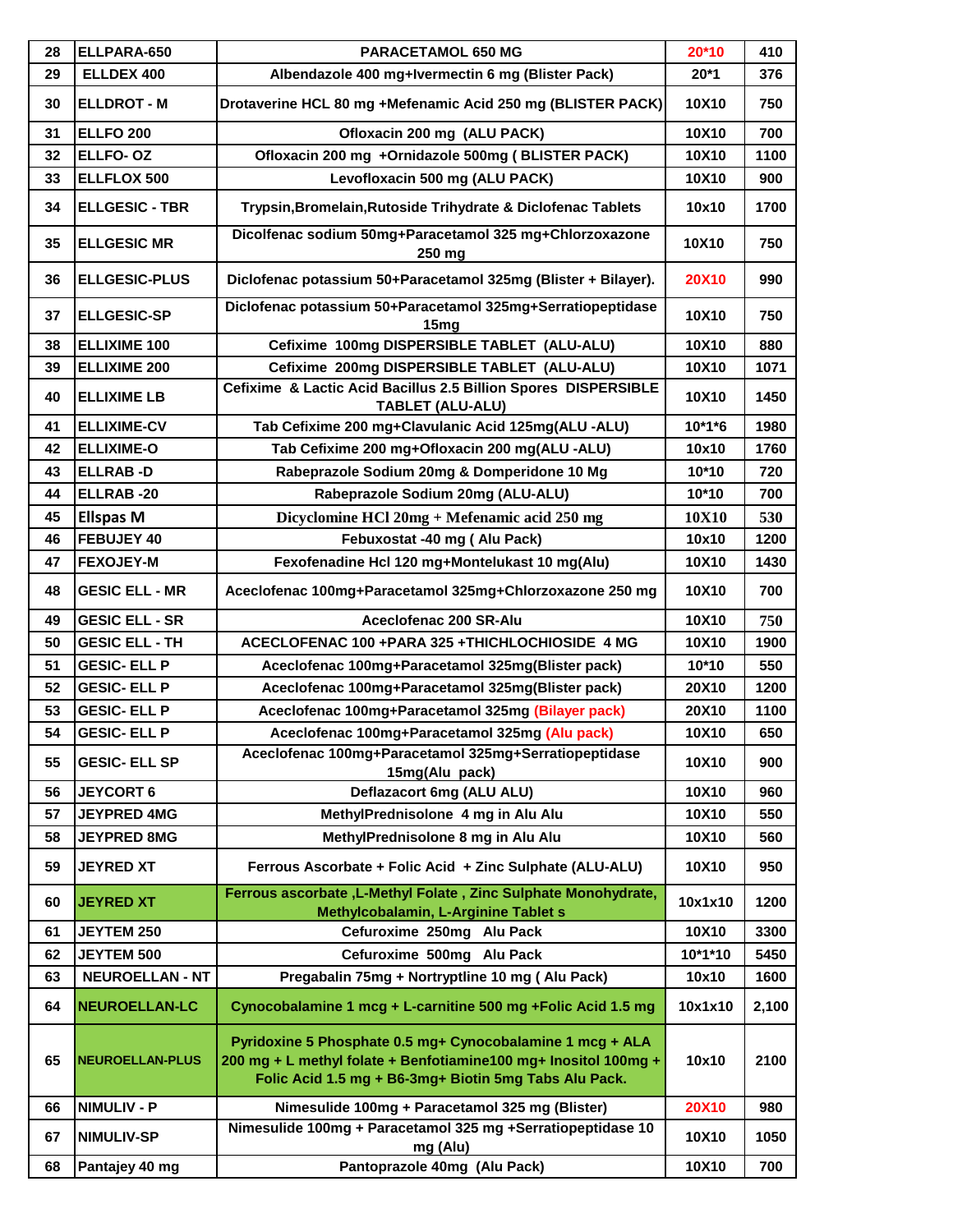| 69               | <b>Pantajey D</b>     | Pantoprazole 40mg + Domperidone 10mg (Alu Pack)                                                                                       | 10X10           | 850         |
|------------------|-----------------------|---------------------------------------------------------------------------------------------------------------------------------------|-----------------|-------------|
| 70               | <b>SNOWY GO-CF</b>    | Phenylephrine 5 mg+Caffeine 30 mg+Diphenhydramine 25                                                                                  | 10X10           | 550         |
| 71               | Terbijey 250          | mg+Paracetamol 325 mg (Blister)<br>Terbinafine - 250 mg tab                                                                           | $10*7$          | 1300        |
| 72               | <b>Vertell D</b>      |                                                                                                                                       |                 |             |
| 73               | <b>VERTIJEY 16</b>    | Cinnarizine 15 mg+Domperidone 20 mg (Alu Pack)<br><b>Betahistine 16mg-Alu</b>                                                         | 10x10<br>10X10  | 600<br>1150 |
| 74               | <b>VOMIPLUG - MD</b>  | <b>Ondansetron MD Tab (ALU)</b>                                                                                                       | 10X10           | 450         |
|                  |                       |                                                                                                                                       |                 |             |
|                  |                       | <b>CAPSULE RANGE</b>                                                                                                                  |                 |             |
| 1                | <b>ADDONVIT</b>       | Ginseng+Antioxident+Minerals+Multivitamins (ALU-ALU)                                                                                  | 10X10           | 850         |
| $\overline{2}$   | JEYLIV-5G             | Digestive Enzyme, Liver, Alkliser, Laxative & Antacid cap                                                                             | $1*30$          | 198         |
| $\mathbf{3}$     | <b>ELLANMOX 500</b>   | Amoxycillin Trihydrate Capsule 500mg                                                                                                  | 10*!0           | 720         |
| 4                | <b>ELLRAB DSR</b>     | Rabeprazole Sodium 20mg + Domperidone 30mg(Pallet<br>techonolgy) (ALU-ALU)                                                            | 10X10           | 980         |
| 5                | <b>ELLRAB DSR</b>     | Rabeprazole Sodium 20mg + Domperidone 30mg(Pallet<br>techonolgy) (ALU-ALU)                                                            | 10*10           | 980         |
| 6                | <b>ELLRAB-LS</b>      | Rabeprazole Sodium 20mg + Levosulpride 75 mg SR (ALU-ALU)                                                                             | 10x10           | 1420        |
| $\overline{7}$   | <b>ELLRED FORTE</b>   | Lycopene 5000mcg+Grape Seed +VitA 5000 IU+Vit C 50<br>mg+VitaminE 10 mg+Seleniumdioxide 70 mcg+Zinc sulphate<br>Mono 22.5mg (ALU-ALU) | 10X10           | 1050        |
| 8                | <b>ELLZORA</b>        | <b>Pre probiotic Capsule</b>                                                                                                          | 10X10           | 1200        |
| $\boldsymbol{9}$ | <b>ESOJEY-D</b>       | Esomperazole +Domperidone 30 SR                                                                                                       | 10x10           | 1450        |
| 10               | <b>ITRAJEY 100</b>    | <b>ITRACONAZOLE 100 MG CAPSULES</b>                                                                                                   | $10*1*4$        | 880         |
| 11               | <b>ITRAJEY 200</b>    | <b>ITRACONAZOLE 200 MG CAPSULES</b>                                                                                                   | 10*1*10         | 3050        |
| 12               | <b>LEUCOJEY</b>       | <b>Ayurvedic cap for Leucorrohea</b>                                                                                                  | $1*30$          | <b>180</b>  |
| 13               | <b>NEUROELLAN</b>     | Methylcobalamine 1500 mcg + Ala 100 mg + Pyridoxin 3 mg +<br>Folic Acid 1.5 mg (ALU-ALU)                                              | <b>10X10</b>    | 1050        |
| 14               | <b>NEUROELLAN-P</b>   | Mecobalamin 750mcg + Pregablin 75mg Alu Pack                                                                                          | 10X10           | 1700        |
| 15               | OMIJEY-20             | <b>Omeprazole 20 mg capsules (EC)</b>                                                                                                 | $10*15$         | 420         |
| 16               | <b>OMIJEY-D</b>       | Omeprazole (EC)+ domperidone                                                                                                          | $10*15$         | 980         |
| 17               | <b>PILCURE</b>        | <b>CAPSULES FOR PILES</b>                                                                                                             | $1*30$          | 165         |
| 18               | <b>Pantajey-LS</b>    | Pantoprazole 40 mg & Levosulpiride 75mg SR Alu Pack                                                                                   | $10*10$         | 1700        |
| 19               | Pantajey-DSR          | Pantoprazole 40mg + Domperidone 30mg(Sr) (ALU-ALU)                                                                                    | 10X10           | 1150        |
| 20               | <b>ZIP STONE</b>      | <b>AYURVEDIC Preparation for Renal stone &amp; Urilizer</b>                                                                           | $1*30$          | 178         |
| 21               | <b>JEYLIV-DS</b>      | <b>Ayurvedic Liver Capsules.</b>                                                                                                      | $1*30$          | 150         |
| 22               | <b>ELLGRIT</b>        | Safed Musli+Aloe Vera+ Ashwagandha+Amla+Gokhru                                                                                        | $1*30$          | 360         |
| 23               | <b>OBEJEY CAP</b>     | <b>Fat Cutter Capsules.</b>                                                                                                           | $1*30$          | 198         |
| 24               | <b>ELLGRIT</b>        | Safed Musli+Aloe Vera+ Ashwagandha+Amla+Gokhru                                                                                        | $3*1*10$        | 435         |
|                  |                       | <b>PAEDATRIC RANGE</b>                                                                                                                |                 |             |
| 1                | <b>ENZOLID</b>        | LINEZOLID ORAL SUSPENSION 100mg                                                                                                       | 30 ml           | 126         |
| $\mathbf{2}$     | <b>ELLFO-M-DS</b>     | OFLOXACIN 100 MG+ METRONIDAZOLE BENZORATE 200 MG +<br>SIMETHICONE 10 MG with outer carton                                             | 60 ml           | 98          |
| $\mathbf{3}$     | <b>FEXOJEY-M</b>      | Fexofenadine Hcl 30 mg+Montelukast 4 mg                                                                                               | 60 ml           | 118         |
| 4                | <b>ADDONVIT DROPS</b> | Multivitamin + Minerals with Lysine                                                                                                   | 15 <sub>m</sub> | 48          |
| $5\phantom{.0}$  | ELL 1 M KID tab       | Tab Levocetrizine 2.5mg + Montelukast 5 mg (ALU-ALU)                                                                                  | 10x10           | 750         |
| 6                | ELL 1 M KID Susp.     | Levocetrizine 2.5mg + Montelukast 4 mg SYRUP                                                                                          | 60 ml           | 60          |
| $\overline{7}$   | <b>JEYSHINE - KID</b> | Cholecalciferol 800 I.U. Vit D3                                                                                                       | 30 ml           | 85          |
| 8                | <b>ELLANZYME DROP</b> | Fungal Diastase + Pepsin+ Vitamin B1, B2,B6+ Niacinamide +<br>Manganese + Copper Sulphate + Zinc Sulphate.                            | 15 <sub>m</sub> | 55          |
| 9                | <b>ELLANCLAV</b>      | Amoxycillin 200mg+Clavulanic Acid 28.5mg Dry with Water                                                                               | 30 ml           | 67.2        |
|                  |                       |                                                                                                                                       |                 |             |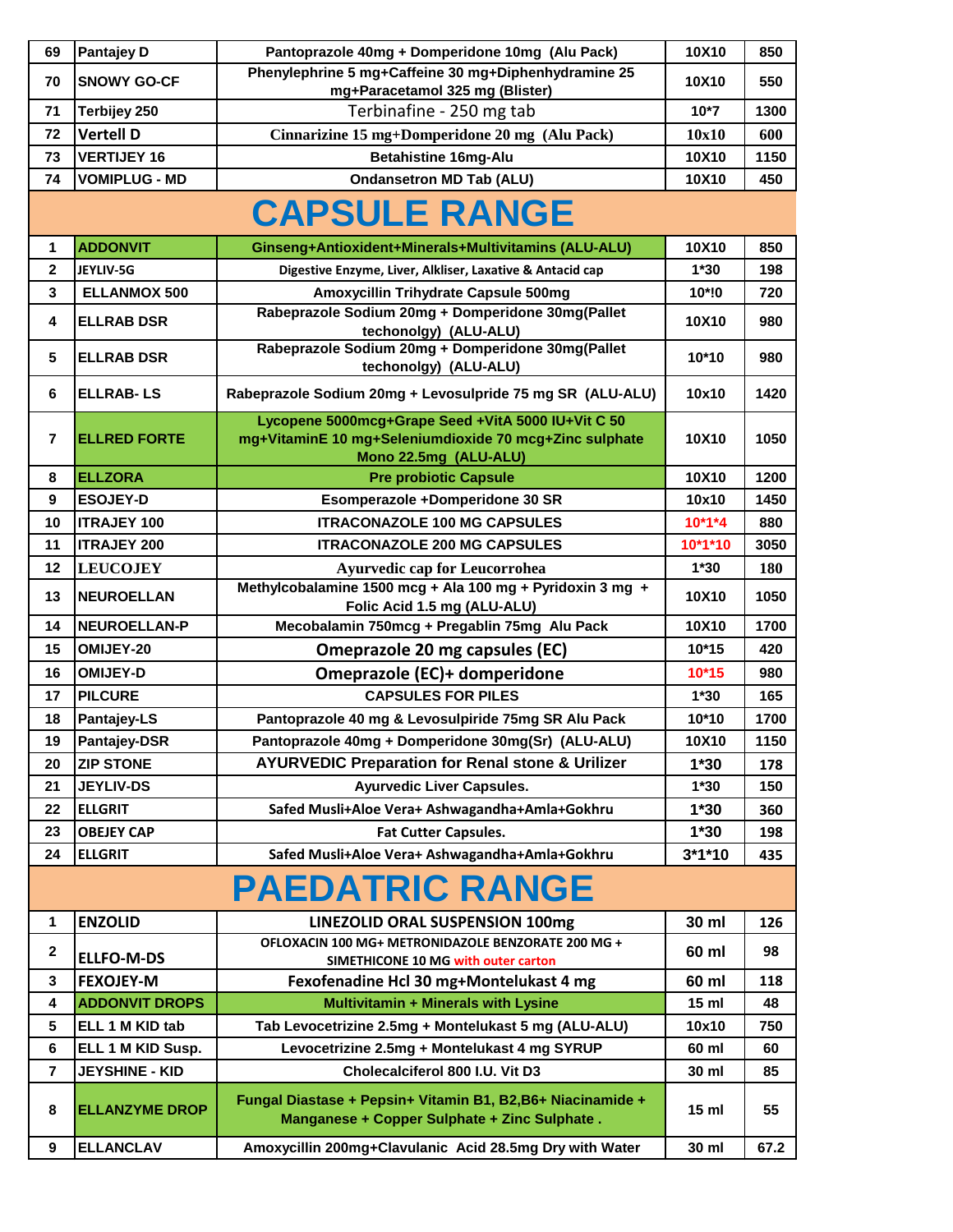| 10             | <b>ELLANCLAV FORTE</b>                     | Amoxycillin 400mg+Clavulanic Acid 57mg Dry SYP WITH WATER                                                | 30 ml         | 120  |  |
|----------------|--------------------------------------------|----------------------------------------------------------------------------------------------------------|---------------|------|--|
| 11             | ELLCEF-100                                 | Cefpodoxime Proxetil 100 mg with WFI                                                                     | 30 ml         | 143  |  |
| 12             | <b>ELLCEF-50</b>                           | Cefpodoxime Proxetil 50 mg with WFI                                                                      | 30 ml         | 88   |  |
| 13             | <b>ELLCEF-CV</b>                           | Cefpodoxime Proxetil 50 mg +Clav 31.25 with water                                                        | 30 ml         | 105  |  |
| 14             | <b>ELLDROT DS</b>                          | Mefenemic Acid 100 mg +Paracetamol 250 mg                                                                | 60 ml         | 45   |  |
| 15             | <b>ELLFOM</b>                              | OFLOXACIN 50 MG+ METRONIDAZOLE BENZORATE 120 MG + SIMETHICONE<br><b>10 MG</b>                            | 60 ml         | 72   |  |
| 16             | <b>ELLIXIME O</b>                          | Cefixime 50mg + Ofloxacin 50 mg with water                                                               | 30 ml         | 80   |  |
| 17             | <b>ELLIXIME 50</b>                         | <b>Cefixime 50mg with Water</b>                                                                          | 30 ml         | 49   |  |
| 18             | <b>ELLIXIME 100</b>                        | Cefixime 100mg with Water                                                                                | 30 ml         | 80.3 |  |
| 19             | ELLKUFF-COLD+                              | PCM 250 mg+Phenylepherine 2.5mg+ Catirizine 2.5 mg                                                       | 60 ml         | 62   |  |
| 20             | <b>ELLKUFF-COLD</b>                        | CPM 0.5 mg+PCM 125 mg+Phenylepherine 5mg+Sodium Citrate<br>60 mg                                         | 60 ml         | 55   |  |
| 21             | <b>ELLPARA</b>                             | Paracetamol 250 mg susp                                                                                  | 60 ml         | 42   |  |
| 22             | <b>ELLZORA - Z</b>                         | Zinc Gluconate 20 mg with Prebiotics & Probiotics                                                        | 60 ml         | 65   |  |
| 23             | <b>GESIC-ELL P</b>                         | Aceclofenac 50 mg +Paracetamol 125 mg                                                                    | 60 ml         | 55   |  |
| 24             | <b>JEYCORT SUSP.</b>                       | <b>Deflazacort 6mg Oral Suspension</b>                                                                   | 30 ml         | 72   |  |
| 25             | <b>VOMIPLUG DROPS</b>                      | <b>Ondansetron drops 2mg syrup</b>                                                                       | 30 ml         | 36   |  |
|                |                                            | <b>COUGH SYRUPS</b>                                                                                      |               |      |  |
| 1              | <b>ELLKUFF</b>                             | <b>HONEY BASED COUGH SYRUP</b>                                                                           | 100 ml        | 85   |  |
| $\mathbf{2}$   | <b>ELLKUFF-DX</b>                          | Dextromethorphan 10 mg+Phenylepherine 5mg+CPM 2mg (With<br>outer carton)                                 | 100 ml        | 95   |  |
| 3              | <b>ELLKUFF-DX</b>                          | Dextromethorphan 10 mg+Phenylepherine 5mg+CPM 2mg (LABEL<br>PACK)                                        | <b>100 ML</b> | 95   |  |
| 4              | <b>ELLKUFF-LS</b>                          | Ambroxol 30 MG+Levosalbutamol 50 mg +Guaiphenesin 50 mg -<br><b>Sugar Free (with outer carton)</b>       | <b>100 ML</b> | 95   |  |
| 5              | <b>ELLKUFF AX</b>                          | Ambroxol 15 mg+Terbutaline 1.25mg +Guaiphenesin 50<br>mg+Menthol 2.5 mg - Sugar Free (with outer carton) | 100 ml        | 95   |  |
| 6              | <b>ELLKUFF-DX</b>                          | Dextromethorphan 10 mg+Phenylepherine 5mg+CPM 2mg (with<br>outer carton)                                 | 60 ml         | 60   |  |
| $\overline{7}$ | <b>ELLKUFF-LS</b>                          | Ambroxol 30 MG+Levosalbutamol 50 mg +Guaiphenesin 50 mg<br>(with outer carton)                           | 60 ml         | 60   |  |
| 8              | <b>ELLKUFF AX</b>                          | Ambroxol 15 mg+Terbutaline 1.25mg +Guaiphenesin 50<br>mg+Menthol 2.5 mg (with outer carton)              | 60 ml         | 60   |  |
|                | <b>SYRUPS 100ML-170 ML</b>                 |                                                                                                          |               |      |  |
| 1              | <b>ADDONVIT - L</b>                        | <b>B-Complex with Lysine</b>                                                                             | 100 ml        | 65   |  |
| $\overline{2}$ | <b>ALKAJEY</b>                             | Disodium Hydrogen Citrate syrup 1.53gm                                                                   | 100 ml        | 72   |  |
| 3              | <b>ADDONVIT FORTE-</b>                     | Lycopene + Multivitamin + Minerals                                                                       | <b>100 ML</b> | 70   |  |
|                | 100ml                                      |                                                                                                          | 100 ml        | 60   |  |
| 4<br>5         | APPIPRO - 100 ml<br><b>ELLANZYME-100ml</b> | Cyproheptadine +Tricholine in Sorbitol base<br><b>Fungal Diastase &amp; Pepsin (Pineapple Flavour)</b>   | 100 ml        | 66   |  |
|                |                                            |                                                                                                          |               |      |  |
| 6              | <b>ELLGUT</b>                              | Megaldrate 480 +Simithicone 20 mg+OXETACINE 10 MG (Sugar Free)                                           | <b>170 ML</b> | 110  |  |
| $\overline{7}$ | L_REX                                      | SODIUM PICOSULPHATE                                                                                      | 100 ML        | 75   |  |
| 8              | <b>L EASE</b>                              | <b>LACTULOSE CONCENTRATE</b>                                                                             | <b>100 ML</b> | 116  |  |
| 9              | <b>PHFIT</b>                               | Megaldrate 400 +Simithicone 20 mg (Sugar Free)                                                           | 170 ml        | 100  |  |
| 10             | <b>L-EASE</b>                              | <b>LACTULOSE CONCENTRATE</b>                                                                             | 100 ml        | 125  |  |
| 11             | <b>ELLGUT-D</b>                            | Megaldrate 400 +Simithicone 20 mg + Domperidone (Sugar Free)                                             | 170 ml        | 112  |  |
|                |                                            | <b>SYRUPS 200 ML-450 ML</b>                                                                              |               |      |  |
| 1              | <b>Addonvit Herbals</b>                    | Herbal Multivitamins & Multiminerals Syrup.                                                              | 450 ml        | 255  |  |
| $\mathbf{2}$   | Omegajey                                   | Total Omega 3 -705 mg, EPA 375 mg, DHA 235mg & Fatty Acid<br>95 <sub>mg</sub>                            | 225 ml        | 290  |  |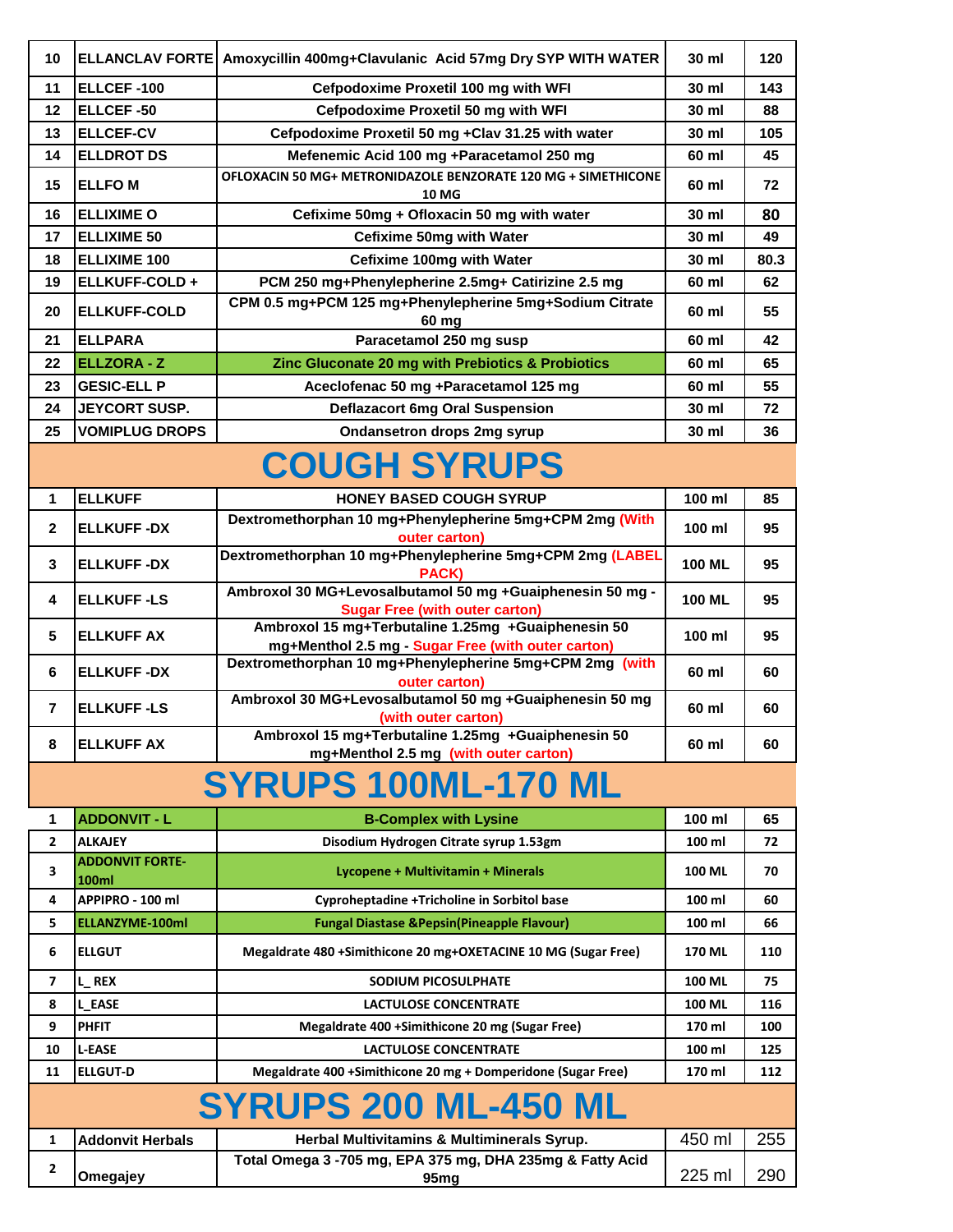| 3                       |                                            | Ferrous Gluconate 300mg+Calcium gluconate 125 mg+Folic Acid                                                                                           |                   |            |
|-------------------------|--------------------------------------------|-------------------------------------------------------------------------------------------------------------------------------------------------------|-------------------|------------|
|                         | Jeyred +                                   | 1.5 mg + Cyanocobalamin 10mcg                                                                                                                         | 300ml             | 160        |
| 4                       | JEYLIV-5G                                  | Digestive Enzyme, Liver, Alkliser, Laxative & Antacid Syp                                                                                             | 225 ml            | 170        |
| 5                       | <b>Ellanjey Noni Syrup</b>                 | Noni Aloevera Syp                                                                                                                                     | 450 ml            | 250        |
| 6                       | Neem Karela Jamun                          | Neem Karela Jamun Ras<br>Jeera, Saunth, Dhania, Kali Mirch, Sendha Namak, Amaltas, Amchur,                                                            | 500 ml            | 252        |
| 7                       | <b>Ellanjey Pachak Syrup</b>               | Anardana, Pippal, Heeng & Citric Acid.                                                                                                                | 200 ml            | 120        |
| 8                       | Potajey-M                                  | Potassium 1100mg+ Magnessium 375mg+ Pyrodixine20mg                                                                                                    | 200 ml            | 121        |
| 9                       | <b>Utrijey Combo Pack</b>                  | Uterine tonic & Capsules combo for females(Ayurvedic Prepration).                                                                                     | 200 ml+ 20<br>cap | 225        |
| 10                      | <b>Ellanjey Immunity</b><br><b>Booster</b> | Giloy+Vasa+Mulethi+Amla+Tulsi+Ashwagandha+Trikatu+Dalchini+ Haldi                                                                                     | 200 ml            | 128        |
| 11                      | ELLRED+                                    | <b>BOLOD PURIFIER - Sugar Free</b>                                                                                                                    | 225ml             | 135        |
| 12                      | <b>ADDONVIT</b>                            | <b>Multivitamin + Minerals</b>                                                                                                                        | 200 ml            | 110        |
| 13                      | <b>ADDONVIT-L</b>                          | <b>B-Complex with Lysine</b>                                                                                                                          | 200 ML            | 115        |
| 14                      | <b>ADDONVIT FORTE</b>                      | Lycopene + Multivitamin + Minerals                                                                                                                    | 200 ml            | 138        |
| 15                      | Addon-Plet                                 | EXTRACT of papaya & Kiwi to increase in platelet count                                                                                                | 200 ml            | 230        |
| 16                      | <b>APPIPRO</b>                             | Cyproheptadine +Tricholine in Sorbitol base                                                                                                           | 200 ml            | 121        |
| 17                      | <b>ELLANBON</b>                            | Calcium Carbonate 625 mg+Vit D3 200 I.U+Magnesium 180mg+l-                                                                                            | 200ml             | 110        |
| 18                      | <b>Ellanzyme-DS</b>                        | lysine75mg+Zinc sulphate 14 mg<br>Ayurvedic Enzyme Syp. Pineaple Flavour                                                                              | 200 ml            | 140        |
| 19                      | <b>ELLANZYME</b>                           | <b>Fungal Diastase &amp; Pepsin (Pineapple Flavour)</b>                                                                                               | 200ml             | 120        |
|                         | <b>ELZYM-LIV</b>                           |                                                                                                                                                       |                   |            |
| 20<br>21                | JEY-LIV DS                                 | Enzyme + Liver syp                                                                                                                                    | 200 ml            | 120        |
|                         |                                            | <b>Ayurvedic Liver tonic. Sugar free</b>                                                                                                              | 200 ml            | 120        |
| 22                      | JEY- LIV PLUS                              | AYURVEDIC LIVER STIMULANT WITH SILIMARINE 140 MG. Sugar Free                                                                                          | <b>200 ML</b>     | 128        |
| 23                      | <b>JEYRED SYP</b>                          | Ferrous ascorbate 100mg + Folic acid 1.5mg + Elemental Zinc 22.5 mg                                                                                   | 200 ml            | 130        |
|                         |                                            |                                                                                                                                                       |                   |            |
| 24                      | <b>JEYRED XT</b>                           | Ferrous ascorbate+Methylcobalammin + L-Lysine + Folic acid & Zinc syrup                                                                               | 200 ml            | 130        |
| 25                      | <b>LIVOJEY</b>                             | <b>Silymarine with vitamin B Complex</b>                                                                                                              | 200 ml            | 120        |
| 26                      | LIVOJEY +                                  | Silymarin 80%+ L-Ornitate L Aspartate + Thiamine + Riboflavin + Pyridoxine<br>+ Nicotinamide + D Panthenol + Cyanocobalamin.                          | 200 ml            | 185        |
| 27                      | <b>PILCURE SYP</b>                         | Haritaki+Bhai Beej + Neem Beej+ Vacha + Daruharidra + Aritha+ Ambla+                                                                                  | 200 ml            | 165        |
|                         |                                            | Niranjan Phal                                                                                                                                         |                   |            |
| 28                      | <b>L-EASE</b>                              | <b>LACTULOSE CONCENTRATE</b>                                                                                                                          | 200 ML            | 231        |
| 29<br>30                | <b>SUCRAJEY-O</b><br><b>UTRIJEY</b>        | Sucralfate 1gm+Oxetacaine 20mg<br>Uterine tonic for females(Ayurvedic Prepration)(PATENT FORMULA)                                                     | 200 ml<br>200 ml  | 232<br>130 |
|                         |                                            |                                                                                                                                                       |                   |            |
| 31                      | <b>ZIP STONE</b>                           | <b>AYURVEDIC Preparation for Renal stone &amp; Urilizer</b>                                                                                           | 200 ml            | 120        |
| 32                      | <b>NEUROELLAN</b>                          | <b>NATURAL NERVES TONIC</b>                                                                                                                           | 200 ml            | 168        |
|                         |                                            | <b>CARDIO DIABETIC</b>                                                                                                                                |                   |            |
| 1                       | TELMEJEY-40                                | Telmisartan 40 mg                                                                                                                                     | 10x10             | 690        |
| 2                       | <b>TELMEJEY-AM</b>                         | Telmisartan 40 mg+Amlodipine 5 mg                                                                                                                     | 10X10             | 800        |
| 3                       | <b>TELMEJEY-H</b>                          | Telmisartan 40 mg+Hydrocholorothiazide 12.5 mg                                                                                                        | 10x10             | 800        |
| 4                       | <b>AMLOJEY AT</b>                          | Amlodipine 5 mg & Atenolol 50mg Tab Blister Pack                                                                                                      | 20x10             | 680        |
| 5                       | ELLGLIPT -M 500                            | VILDAGLIPTIN 50MG + Metformin 500mg                                                                                                                   | $10*15$           | 1750       |
| 6                       | <b>GLUJEY-M1</b>                           | Glimepiride 1mg & Metformin HCL 500 mg (SR) Tab - Blister                                                                                             | 10 x10            | 700        |
| $\overline{\mathbf{7}}$ | <b>GLUJEY-M2</b>                           | Glimepiride 2mg & Metformin HCL 500 mg (SR) Tab - Bilayer tab                                                                                         | 10 x10            | 750        |
| 8                       | <b>GLUJEY PM1</b>                          | Pioglitazone 15 mg +Glimepiride 1mg+Metformin Metformin HCL<br>500 mg (SR) BILAYER Tab                                                                | 10 x10            | 980        |
| 9                       | <b>GLUJEY PM 2</b>                         | Pioglitazone 15 mg +Glimepiride 2mg+Metformin Metformin HCL<br>500 mg (SR) BILAYER Tab<br>Voglibose.3mg + Glimepride 2 mg + Metformin 500 mg. BILAYER | 10 x10            | 1100       |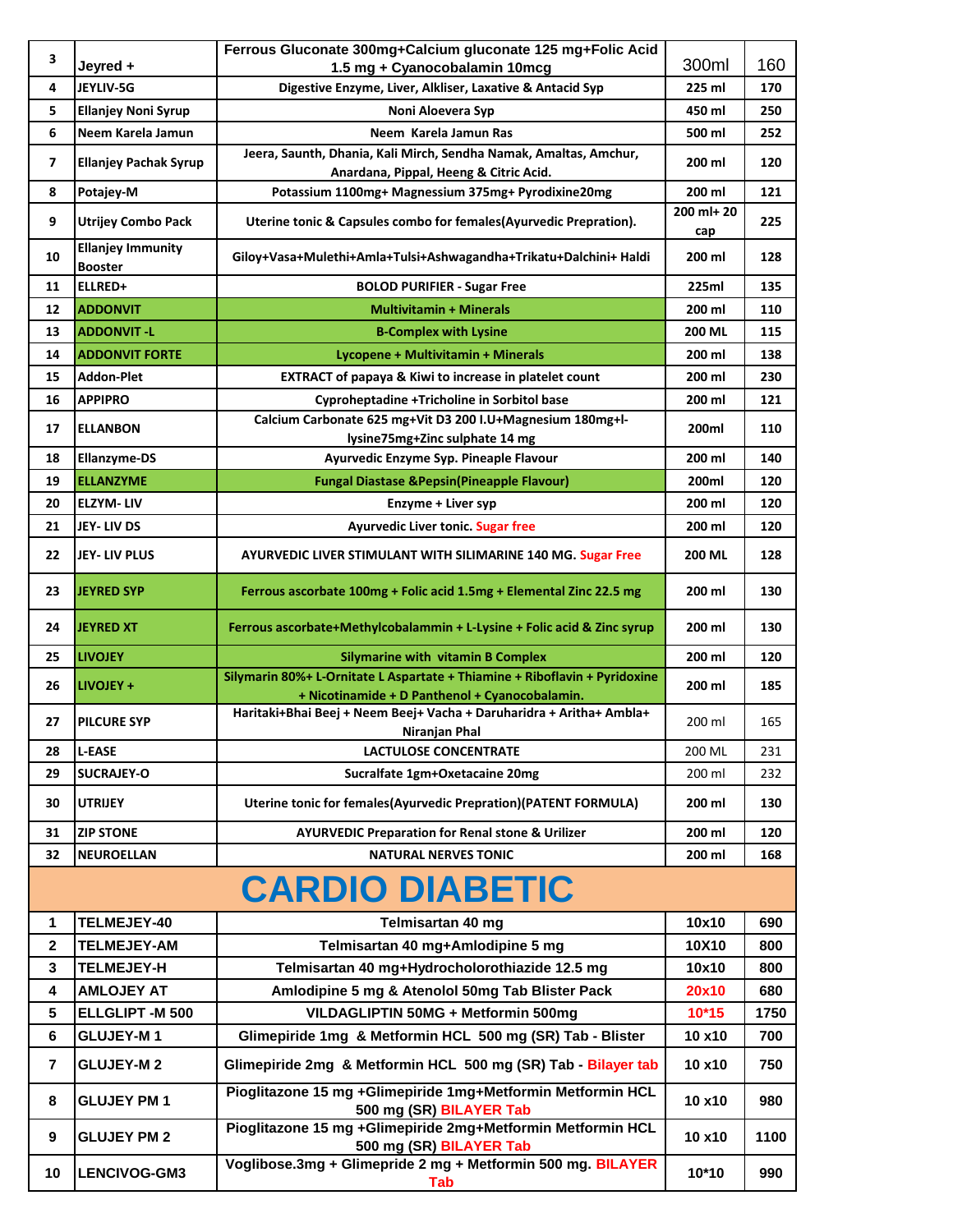|                         |                         | <b>INJECTABLE RANGE</b>                                                                                                                             |                 |      |
|-------------------------|-------------------------|-----------------------------------------------------------------------------------------------------------------------------------------------------|-----------------|------|
| 1                       | <b>ELLRAB-20</b>        | Rabeprazole 20 mg IV.                                                                                                                               | 1's             | 125  |
| $\overline{2}$          | <b>JEYPIME-T</b>        | Cefepime 250 mg + Tazobactam for Inj                                                                                                                | 1's             | 90   |
| 3                       | <b>AMIKJEY</b>          | inj Amikacin 500                                                                                                                                    | 1'S             | 121  |
| 4                       | <b>ELLTHER-ab</b>       | Alpha Beta ARTEETHER INJJECTION                                                                                                                     | 3'5             | 110  |
| 5                       | <b>ELLCEFS</b>          | Ceftriaxone 1 gm +Sulbactum500 mg Injections                                                                                                        | 1's             | 170  |
| 6                       | <b>ELLCEFT</b>          | Ceftriaxone 1 gm +Tozobactum 125 mg Injections                                                                                                      | 1's             | 172  |
| $\overline{\mathbf{z}}$ | <b>ELLCEF X</b>         | Ceftriaxone 1 gm Injections                                                                                                                         | 1's             | 60   |
| 8                       | <b>ELLGESIC</b>         | Diclofenac Sodium 75 mg Injection 1 ml                                                                                                              | 10's            | 15.5 |
| 9                       | <b>JEYBACT 4.5</b>      | Piperacillin 4 gm + Tazobactum 500 mg Injections                                                                                                    | 1's             | 446  |
| 10                      | <b>MEROJEY 1 GM</b>     | <b>INJ MEROPENEM 1GM</b>                                                                                                                            | 1'S             | 980  |
| 11                      | <b>NDJEY 50</b>         | INJ NANDRALONE 50MG                                                                                                                                 | 1'5             | 170  |
| 12                      | <b>NEUROELLAN</b>       | Methylcobalamin 1500 mcg                                                                                                                            | 5's             | 36   |
| 13                      | NEUROELLAN-2500         | Methylcobalamin 2500 mcg (DISPO PACK)                                                                                                               | 1'S             | 85   |
| 14                      | <b>NEUROELLAN FORTE</b> | Inj methylcobalamin 1500mcg+pyridoxine hcl-100mg+nicotinamide 100mg                                                                                 | 1'S             | 85   |
| 15                      | Pantajey 40             | Pantoprazole Sodium 40mg Injection                                                                                                                  | 1's             | 49.7 |
| 16                      | Subacef 1.5 gm          | inj Cefoperazone 1gm +Salbactum 500 mg                                                                                                              | 1's             | 245  |
| 17                      | <b>VOMIPLUG</b>         | <b>Ondansetron 2mg</b>                                                                                                                              | 10's            | 12.8 |
|                         |                         | <b>NUTRITION</b>                                                                                                                                    |                 |      |
| 1                       | <b>FRESH-O</b>          | Dextorse+Sucrose + Zinc + Vitamin C                                                                                                                 | 125GM           | 62   |
| $\mathbf 2$             | <b>ENERGY DRINK</b>     | <b>ELLANJEY ENERGY DRINK</b>                                                                                                                        | <b>200 ML</b>   | 42   |
| 3                       | <b>ELLZORA-Z</b>        | pre pro biotic with zinc gluconate                                                                                                                  | 20 Sach.        | 440  |
| 4                       | <b>SHAKEWELL</b>        | Protein powder with Q10, DHA & 1 BILLION LB (VANILA<br><b>FLAVOUR)</b>                                                                              | 200 gm          | 295  |
| 5                       | <b>PROJEY-DHA</b>       | Protein powder WITH DHA 200 gm (CHOCOLATE FLAVOUR) Sugar<br>Free                                                                                    | 200 gm          | 275  |
| 6                       | <b>PROJEY-DHA</b>       | Protein powder WITH DHA 200 gm (VANILA & ELAICHI FLAVOUR)<br><b>Sugar Free</b>                                                                      | 200 gm          | 275  |
| 7                       | <b>JEYSHINE-D3</b>      | <b>VITAMIN D3 (Nano Shots Glass Bottle)</b>                                                                                                         | 4*1*5ml         | 300  |
| 8                       | <b>JEYSHINE-D3</b>      | <b>VITAMIN D3 sachets</b>                                                                                                                           | 20 Sach.        | 500  |
|                         |                         | <b>OINTMENT</b>                                                                                                                                     |                 |      |
|                         |                         | Diclofenac Diethylamine+Linseed Oil 3%+Methyl Salcilate 10% in                                                                                      |                 |      |
| 1                       | <b>ELLGESIC GEL</b>     | <b>GEL BASE</b>                                                                                                                                     | 30 gm           | 80   |
| $\mathbf{2}$            | <b>ELLUZ</b>            | <b>LULICONAZOLE CREAM 1% W/W - Tray Pack</b>                                                                                                        | 15 gm           | 185  |
| 3                       | <b>FLARY SKIN</b>       | Hydroquinone 2%+Tretinoin 0.025%Mometasone 0.1                                                                                                      | $20 \text{ gm}$ | 178  |
| 4                       | <b>ITRAJEY PLUS</b>     | OFLOX+ORNIDAZOLE+ITRACONAZOLE+CLOBETASOLE                                                                                                           | $15 \text{ gm}$ | 115  |
| 5                       | <b>JEYDERM PLUS</b>     | CLOBETASOL 0.05%+NEOMYCIN 0.5%+MICONAZOLE<br>2%+Chlorocresol 0.1%                                                                                   | 15 gm           | 70   |
|                         |                         | <b>SOFTGEL</b>                                                                                                                                      |                 |      |
| $\mathbf{1}$            | <b>ADDONVIT FORTE</b>   | Soft Gel cap of GINSENG +MULTIVITAMINS+ANTIOXIDANTS                                                                                                 | 10X1X10         | 1200 |
| 2                       | <b>ELL-TOTAL</b>        | Omega-3 Fatty Acid, Greenn Tea Extract, Ginkgo Biloba, Ginseng, Grapes<br>Seeds Extract, Vitamins, Minerals & Trace Elemennts Soft Gelatin Capsules | 10x1x10         | 1800 |
| 3                       | <b>JEYSHINE</b>         | Cholecalciferol soft gel 60,000 I.U(monocarton)                                                                                                     | 10X1X4          | 1100 |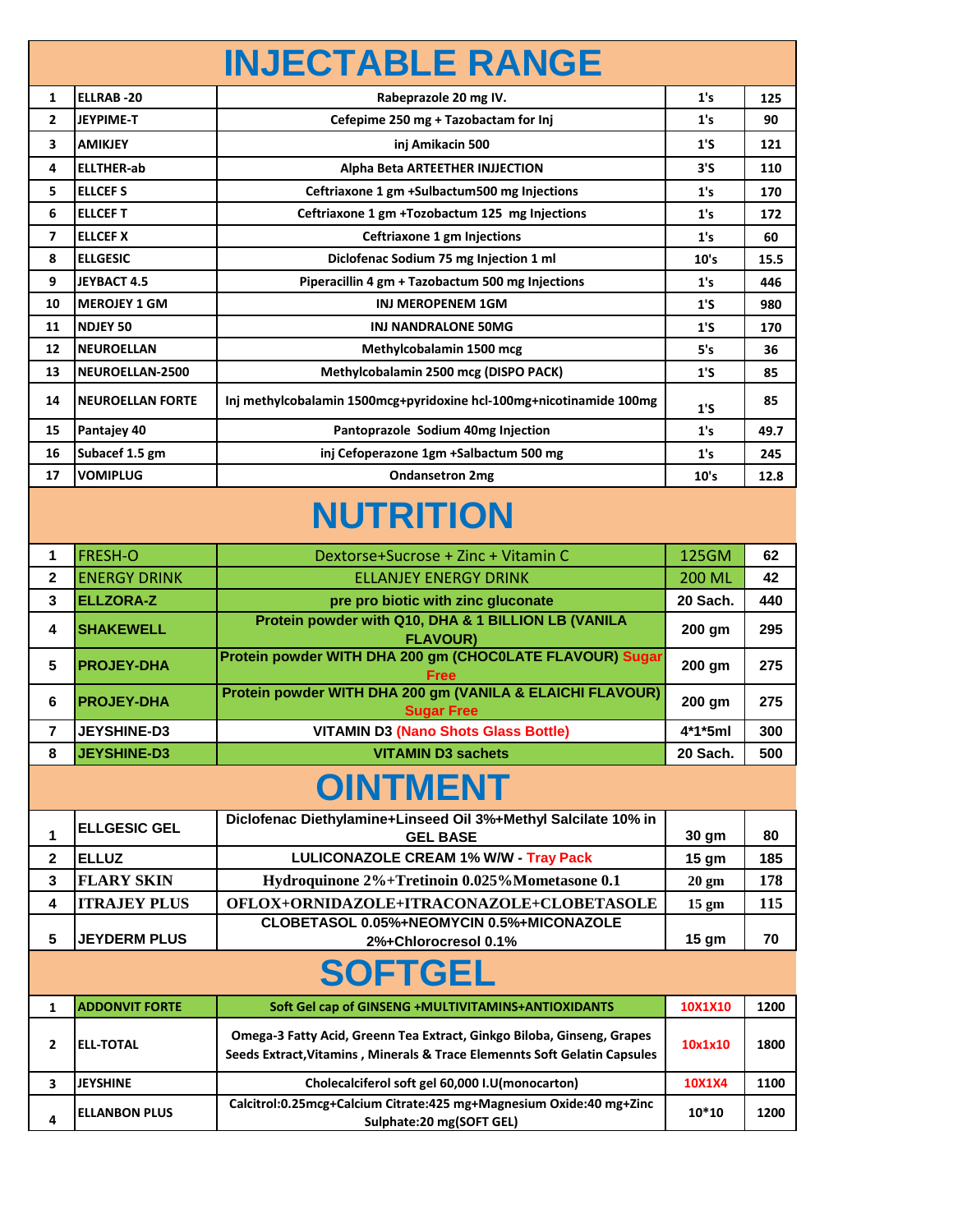| 5            | <b>Ellanjey - 13G</b>                      | Ginseng, Green Tea, Garpe seed, Ginkgo Biloba, Garlic, Guggul, Ginger Root,<br>Green Coffee, Glycyrrhiza Glabra, Glutamic, Glycine, L-Glutathione,<br>Glutamine, Lycopene, Omega -3 Fatty Acid, Amino Acid, Methylcobalamin,<br>Vit, Minerals, L-Carnitine L-Tartrate & Trace elements. | $10*1*10$         | 2200 |
|--------------|--------------------------------------------|-----------------------------------------------------------------------------------------------------------------------------------------------------------------------------------------------------------------------------------------------------------------------------------------|-------------------|------|
| 6            | <b>Ellanbon -K27</b>                       | Calcitriol 0.25 mcg Calcium Carbonate 500 mg Zinc 7.5 mg Magnesium 50 mg<br>Vitamin K27 45 mcg Methylcobalamin 1500 L - METHYLFOLATE 800MCG                                                                                                                                             | 10*1*10           | 198  |
| 7            | <b>LYCOJEY PLUS</b>                        | Lycopene 5000mcg+Grape Seed 25 MG+Lutein 8% 3000 mcg +L- Arginine 25<br>mg +Vitamin B6 1.5 mg+ Folic Acid 1.5 mg+ Zinc Sulphate Monohydrate 22.5<br>mg+ Selenium 75 mcg+ Chromium 55 mcg SOFT GEL IN MONO CARTON                                                                        | 10X1X10           | 1300 |
|              |                                            | <b>AYURVEDIC &amp; HERBAL</b>                                                                                                                                                                                                                                                           |                   |      |
| $\mathbf{1}$ | <b>Addon-Plet</b>                          | <b>EXTRACT of Papaya, Gilloy &amp; Kiwi to increase in platelet count</b>                                                                                                                                                                                                               | 200 ml            | 230  |
| 2            | <b>Addonvit Herbals</b>                    | Herbal Multivitamins & Multiminerals Syrup.                                                                                                                                                                                                                                             | 450 ml            | 255  |
| 3            | <b>Ellanjey Immunity</b><br><b>Booster</b> | Giloy+Vasa+Mulethi+Amla+Tulsi+Ashwagandha+Trikatu+Dalchini+ Haldi                                                                                                                                                                                                                       | 200 ml            | 128  |
| 4            | <b>Ellanjey Noni Syrup</b>                 | Noni Aloevera Syp                                                                                                                                                                                                                                                                       | 450 ml            | 250  |
| 5            | <b>Ellanjey Pachak Churan</b>              | <b>Digestive Churan</b>                                                                                                                                                                                                                                                                 | 75gm              | 95   |
| 6            | <b>Ellanjey Pachak Syrup</b>               | Jeera, Saunth, Dhania, Kali Mirch, Sendha Namak, Amaltas, Amchur,<br>Anardana, Pippal, Heeng & Citric Acid.                                                                                                                                                                             | 200 ml            | 120  |
| 7            | <b>Ellanjey Punarnava</b>                  | Punarnava Capsules.                                                                                                                                                                                                                                                                     | 1*30              | 180  |
| 8            | <b>Ellanjey Tulsi Drops</b>                | <b>Panch Tulsi Drops</b>                                                                                                                                                                                                                                                                | 30ml              | 190  |
| 9            | <b>Ellanzyme-DS</b>                        | Ayurvedic Enzyme Syp. Pineaple Flavour                                                                                                                                                                                                                                                  | 200 ml            | 140  |
| 10           | <b>Ellbetic</b>                            | <b>Anti Diabetic Tablets</b>                                                                                                                                                                                                                                                            | $1*30$            | 180  |
| 11           | <b>ELLGRIT</b>                             | Safed Musli+Aloe Vera+ Ashwagandha+Amla+Gokhru                                                                                                                                                                                                                                          | $3*1*10$          | 435  |
| 12           | <b>ELLGRIT</b>                             | Safed Musli+Aloe Vera+ Ashwagandha+Amla+Gokhru                                                                                                                                                                                                                                          | $1*30$            | 360  |
| 13           | <b>ELLKUFF</b>                             | <b>HONEY BASED COUGH SYRUP</b>                                                                                                                                                                                                                                                          | 100 ml            | 85   |
| 14           | ELLRED+                                    | <b>BLLOD PURIFIER - Sugar Free</b>                                                                                                                                                                                                                                                      | 225ml             | 135  |
| 15           | <b>ELZYM-LIV</b>                           | Enzyme + Liver syp                                                                                                                                                                                                                                                                      | 200 ml            | 120  |
| 16           | JEY-LIV DS                                 | <b>Ayurvedic Liver tonic.</b>                                                                                                                                                                                                                                                           | 100 ml            | 79   |
| 17           | JEY- LIV DS                                | <b>Ayurvedic Liver tonic(Sugar Free)</b>                                                                                                                                                                                                                                                | 200 ml            | 120  |
| 18           | <b>JEY-LIV PLUS</b>                        | AYURVEDIC LIVER STIMULANT WITH SILIMARINE 140 MG (Sugar Free.)                                                                                                                                                                                                                          | <b>200 ML</b>     | 128  |
| 19           | JEYLIV-5G                                  | Digestive Enzyme, Liver, Alkliser, Laxative & Antacid Syp                                                                                                                                                                                                                               | 225 ml            | 170  |
| 20           | JEYLIV-5G                                  | Digestive Enzyme, Liver, Alkliser, Laxative & Antacid Cap                                                                                                                                                                                                                               | $1*30$            | 198  |
| 21           | JEYLIV-DS cap                              | <b>Ayurvedic Liver Capsules.</b>                                                                                                                                                                                                                                                        | $1*30$            | 150  |
| 22           | <b>LEUCOJEY</b>                            | Ayurvedic cap for Leucorrohea                                                                                                                                                                                                                                                           | $1*30$            | 180  |
| 23           | <b>L-REX</b>                               | <b>Herbal Laxative Powder.</b>                                                                                                                                                                                                                                                          | 100gm             | 110  |
| 24           | Neem Karela Jamun                          | Neem Karela Jamun Ras                                                                                                                                                                                                                                                                   | 500 ml            | 252  |
| 25           | <b>NEUROELLAN</b>                          | <b>NATURAL NERVES TONIC</b>                                                                                                                                                                                                                                                             | 200 ml            | 168  |
| 26           | <b>OBEJEY CAP</b>                          | <b>Fat Cutter Capsules.</b>                                                                                                                                                                                                                                                             | $1*30$            | 198  |
| 27           | <b>PILCURE CAP</b>                         | <b>CAPSULES FOR PILES</b>                                                                                                                                                                                                                                                               | $1*30$            | 165  |
| 28           | <b>PILCURE SYP</b>                         | Haritaki+Bhai Beej + Neem Beej+ Vacha + Daruharidra + Aritha+ Ambla+<br>Niranjan Phal                                                                                                                                                                                                   | 200 ml            | 165  |
|              |                                            |                                                                                                                                                                                                                                                                                         |                   |      |
| 29           | <b>RHEUMAJEY</b>                           | <b>AYURVEDIC PAIN RELIEVER OIL - ROLL ON</b>                                                                                                                                                                                                                                            | 60 ML             | 165  |
| 30           | <b>RHEUMAJEY-GOLD</b>                      | <b>AYURVEDIC PAIN RELIEVER CAPSULES</b>                                                                                                                                                                                                                                                 | $1*30$            | 165  |
| 31           | <b>UTRIJEY</b>                             | Uterine tonic for females (Ayurvedic Prepration)                                                                                                                                                                                                                                        | 200 ml            | 130  |
| 32           | <b>Utrijey Combo Pack</b>                  | Uterine tonic & Capsules combo for females(Ayurvedic Prepration).                                                                                                                                                                                                                       | 200 ml +20<br>Cap | 225  |
| 33           | <b>ZIP STONE cap</b>                       | <b>AYURVEDIC Preparation for Renal stone &amp; Urilizer</b>                                                                                                                                                                                                                             | $1*30$            | 178  |